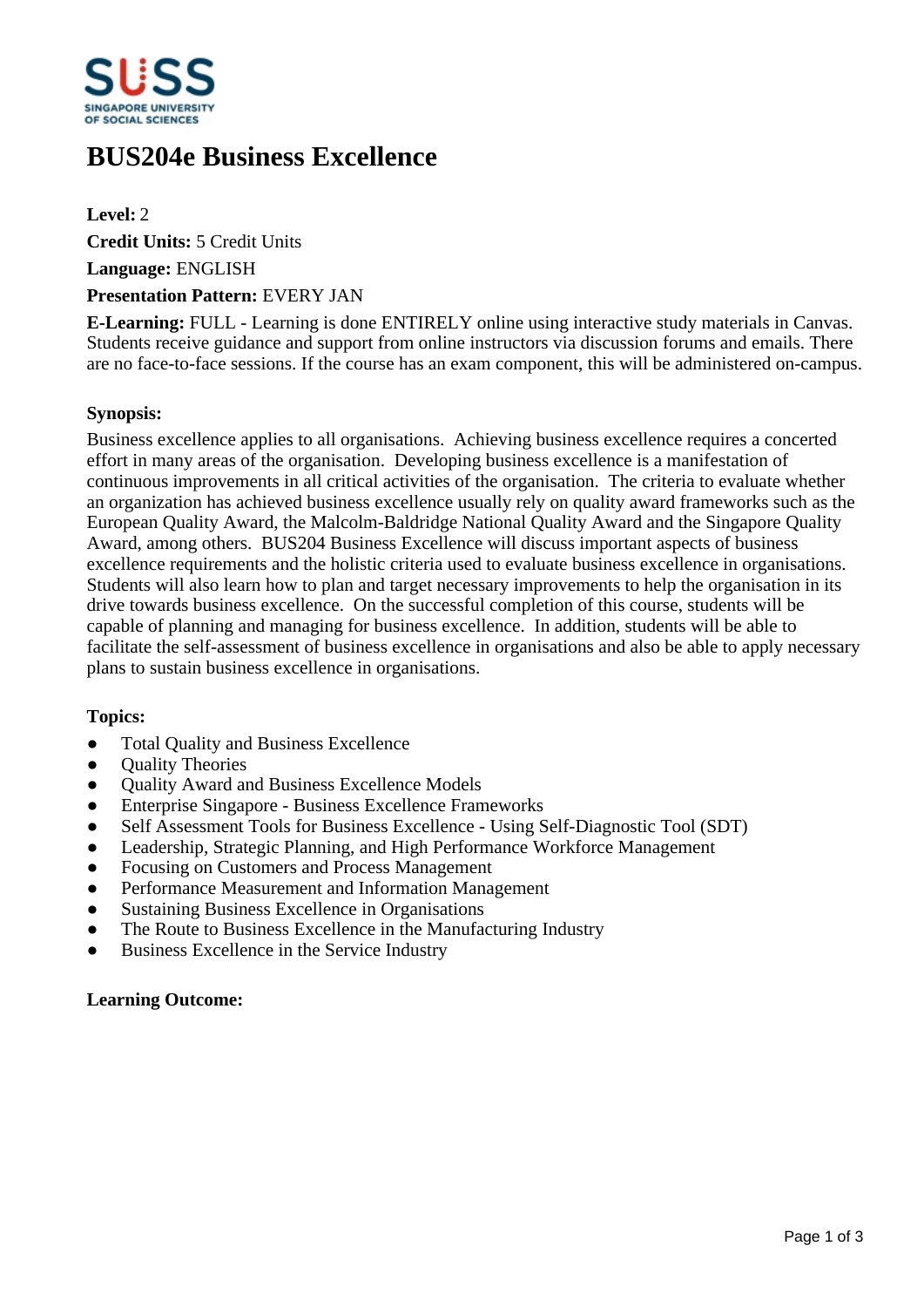- Review the evolution of quality thinking and total quality management
- Describe the concepts of total quality and business excellence
- Analyse Deming's philosophy on Quality Management
- Differentiate the philosophy on quality by different contributors to the field of quality management
- Compare various business excellence frameworks
- ƔIllustrate how business excellence framework can be used to manage organisations
- Interpret the Business Excellence framework established by Enterprise Singapore

Distinguish the various criteria of the Business Excellence framework established by Enterprise Singapore

Explain the need for and benefits of using self-assessment tools related to business excellence standards

- ƔComment different business excellence standards
- Practise organisational self-assessment of business excellence based on different standards
- Discuss the relationships between enabling activities and organisational results
- Relate knowledge to the execution of improvements in critical activities to achieve business excellence
- Outline the concepts that underpin sustainable business excellence
- Apply knowledge to enhance business excellence
- Demonstrate independent thinking and analytical judgment
- Give oral presentations in class and on recorded video in areas related to Business Excellence
- Develop the essential knowledge and interpersonal skills to work effectively as a team

| <b>Components</b>                       | <b>Description</b>              | <b>Weightage Allocation (%)</b> |
|-----------------------------------------|---------------------------------|---------------------------------|
| <b>Overall Continuous</b><br>Assessment | PRE-COURSE QUIZ 1               | $\overline{2}$                  |
|                                         | PRE-CLASS QUIZ 1                | $\overline{2}$                  |
|                                         | PRE-CLASS QUIZ 2                | $\overline{2}$                  |
|                                         | PARTICIPATION 1                 | 6                               |
|                                         | <b>GROUP BASED ASSIGNMENT 1</b> | 10                              |
|                                         | <b>DISCUSSION BOARD 1</b>       | 10                              |
|                                         | TUTOR-MARKED ASSIGNMENT 1       | 18                              |
| <b>Overall Examinable</b><br>Components | <b>ECA-REPORT</b>               | 32.50                           |
|                                         | <b>ECA-VIDEO</b>                | 12.50                           |
|                                         | <b>ECA-POWERPOINT</b>           | 5                               |
| <b>Total</b>                            |                                 | 100                             |

## **Assessment Strategies (Evening Class):**

### **Assessment Strategies (Online Class):**

| <b>Components</b> | <b>Description</b>                  | Weightage Allocation $(\% )$ |
|-------------------|-------------------------------------|------------------------------|
| Assessment        | Overall Continuous PRE-CLASS QUIZ 1 |                              |
|                   | PRE-CLASS QUIZ 2                    |                              |
|                   | PRE-COURSE QUIZ 1                   |                              |